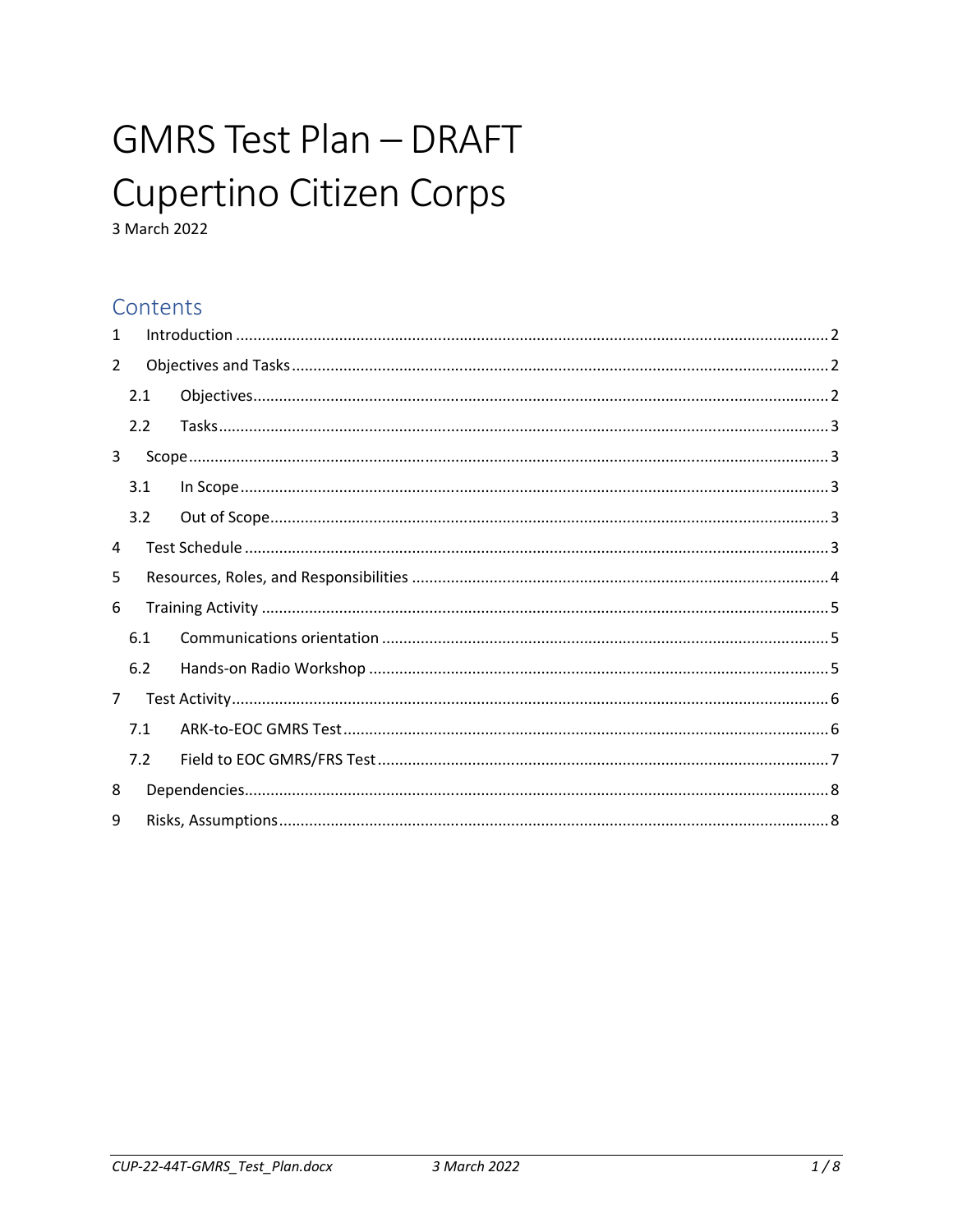# 1 Introduction

The City of Cupertino supports the deployment of communication capabilities that would support the city during an emergency where city volunteers would be deployed. To complement the existing Amateur Radio Service capabilities, city investments were made in radio equipment within the General Mobile Radio Service (GMRS) and Family Radio Service (FRS) that would be managed by Cupertino Citizen Corps (CCC) volunteers.

This test plan will focus on the GMRS/FRS radio systems in providing two‐way end‐to‐end communications between neighborhood field teams city ARKs, and the EOC.

# 2 Objectives and Tasks

#### 2.1 Objectives

| Objectives |                                                                                                                                                                           |                      | <b>Measures</b>                                                                                                                                                                                                                                                         |
|------------|---------------------------------------------------------------------------------------------------------------------------------------------------------------------------|----------------------|-------------------------------------------------------------------------------------------------------------------------------------------------------------------------------------------------------------------------------------------------------------------------|
| 1.         | Confirm two-way communications<br>between the city ARKs and the EOC<br>using GMRS.                                                                                        | $\mathbf{1}$ .<br>2. | Each ARK demonstrates sufficient<br>transmission signal quality with the EOC.<br>All ARK and Comm 469 GMRS stations can<br>operate on both simplex and repeater<br>channels.                                                                                            |
| 2.         | Confirm reliable two-way<br>communications between volunteer<br>field teams (CERT, Block Leader (BL),<br>and Neighborhood Watch (NW)) and<br>the ARKs using GMRS and FRS. | 1.<br>2.             | All neighborhood field teams have<br>configured their FRS radios to correctly<br>work on the Channel and Tone for their<br>ARK Zone.<br>At least one neighborhood field team in<br>each ARK zone can establish and maintain<br>radio contact with their respective ARK. |
| 3.         | Roll up information from<br>neighborhood field reports to the<br>EOC.                                                                                                     | 1.<br>2.             | Neighborhood field teams can pass<br>effective messages to their respective<br>ARKs using GMRS/FRS frequencies.<br>ARK stations can pass effective messages<br>to the EOC using GMRS frequencies.                                                                       |
| 4.         | Disseminate information from the<br>EOC to neighborhood field teams.                                                                                                      | 1.<br>2.             | The EOC can originate and pass messages<br>to each ARK for local dissemination.<br>ARK stations can pass messages intended<br>for all neighborhood field teams using the<br>appropriate FRS frequencies.                                                                |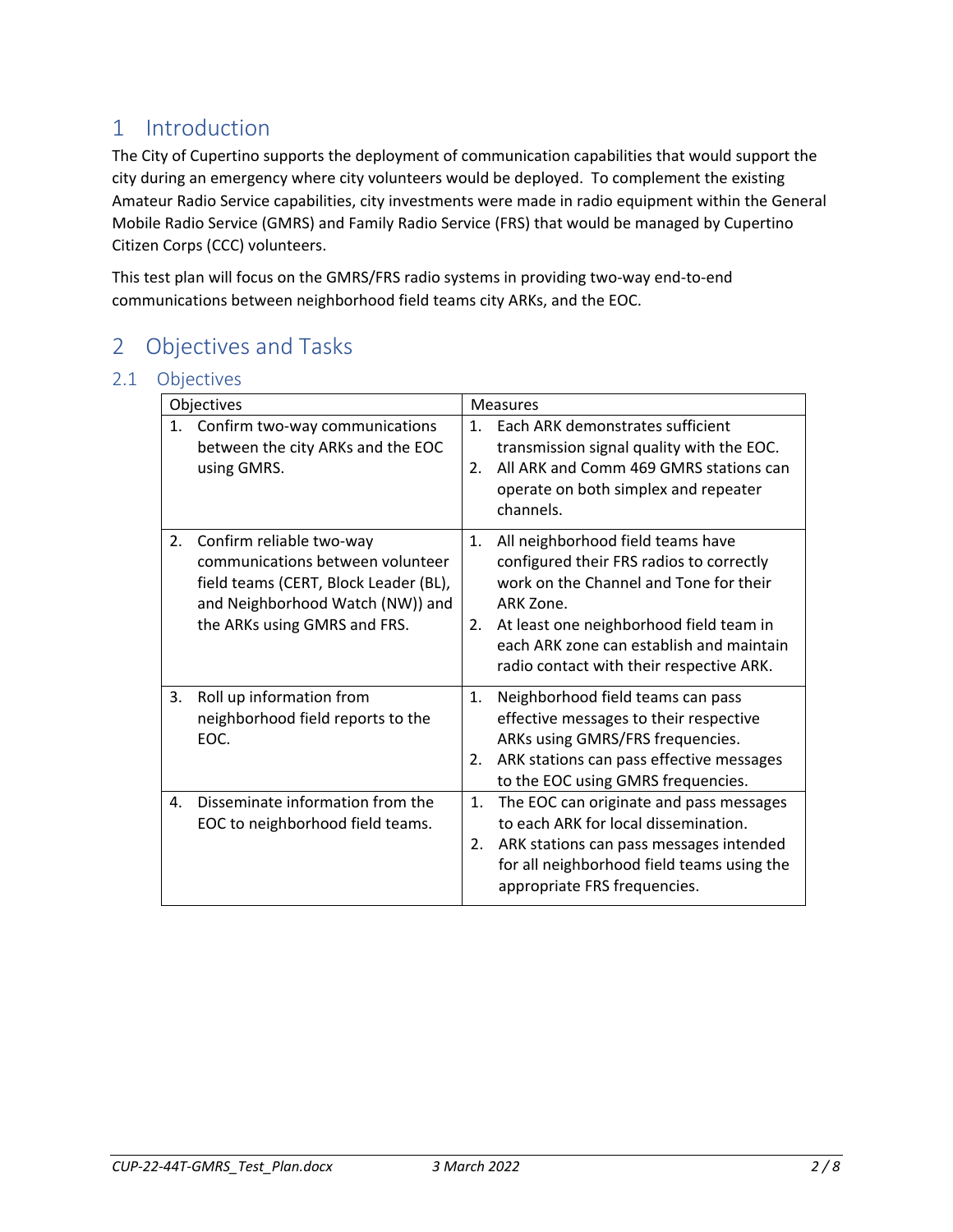#### 2.2 Tasks

The tasks to be performed are:

- 1. Complete the GMRS Radio Pack battery upgrade to 6Ah LFP (LiFePO4) batteries.
- 2. Confirm the Comm 469 antenna configuration to support GMRS operations.
- 3. Communicate to Citizens Corps the up-coming communications test on 23-April and the training activities
- 4. TEST: Perform an ARK to Comm 469 GMRS radio test on GMRS simplex and a repeater.
- 5. Evaluate the test performance, make recommendations for changes.
- 6. Hold two or more orientation training on FRS radio operations for CERT/BL/NW members.
- 7. Hold two or more hands-on radio sessions to set up, verify, and test personal FRS radios on their respective channels.
- 8. TEST: perform a city-wide, end-to-end, two-way radio of test using GMRS and FRS.
- 9. Evaluate the test performance, make recommendations for changes.

## 3 Scope

#### 3.1 In Scope

- 1. Operate at the 6 ARKs, Marianist Center, Comm 469 (at City Hall), and neighborhood locations.
- 2. Involve as many CERT, BL, and NW members as possible.
- 3. Operate each ARK Radio Pack (GMRS) on their respective ARK channel/tone configuration for intra‐zone communications with neighborhood field teams.
- 4. Use configured personal FRS Radios if available.
- 5. Use ARK Radio Pack FRS radios if necessary.
- 6. Operate Comm 469 GMRS radio system with the agreed‐to antenna configuration.
- 7. Opportunistically, invite all CARES GMRS license holders to participate.
- 8. Test the WQXG480 (Fire Family) GMRS Repeater.
- 9. ARKs record the reception from the other ARKs as a general coverage test.
- 10. Set up and leave one GMRS Radio Pack FRS HT for EOC reception.

#### 3.2 Out of Scope

- 1. Test other bay area GMRS Repeaters.
- 2. Deployment‐level message passing.

### 4 Test Schedule

This list contains a mix of preparation work, training, and actual tests. Additional training activities may be added as necessary.

| <b>Date</b>            | <b>Activity</b> | <b>Description</b>                       | Location          |
|------------------------|-----------------|------------------------------------------|-------------------|
| 28-Feb-2022, 4:30pm    | Prep            | Share plan with CCC Steering Committee   | Zoom              |
| 2-March-2022, 9:00am   | Prep            | Confirm the Comm 469 Antenna arrangement | Service Center    |
| 7-March-2022           | Announce        | to CCC members on field test & training  | email             |
| 12-March-2022, 10:00am | Test            | Perform the ARK-to-EOC GMRS radio test.  | EOC, ARKs         |
| 16-March-2022, 7:00pm  | Training        | CERT/BL/NW Communications orientation    | Zoom, 1 hour      |
| 19-March-2022, 10:00am | <b>Training</b> | FRS radio hands-on session               | MVA, 1 hour       |
| 30-March-2022, 7:00pm  | Training        | CERT/BL/NW Communications orientation    | Zoom, 1 hour      |
| 2-April-2022, 10:00am  | Training        | FRS radio hands-on session               | City Hall, 1 hour |
| 23-April-2022, 9:00am  | Test            | Perform field to EOC GMRS/FRS test       | EOC, ARKs, Field  |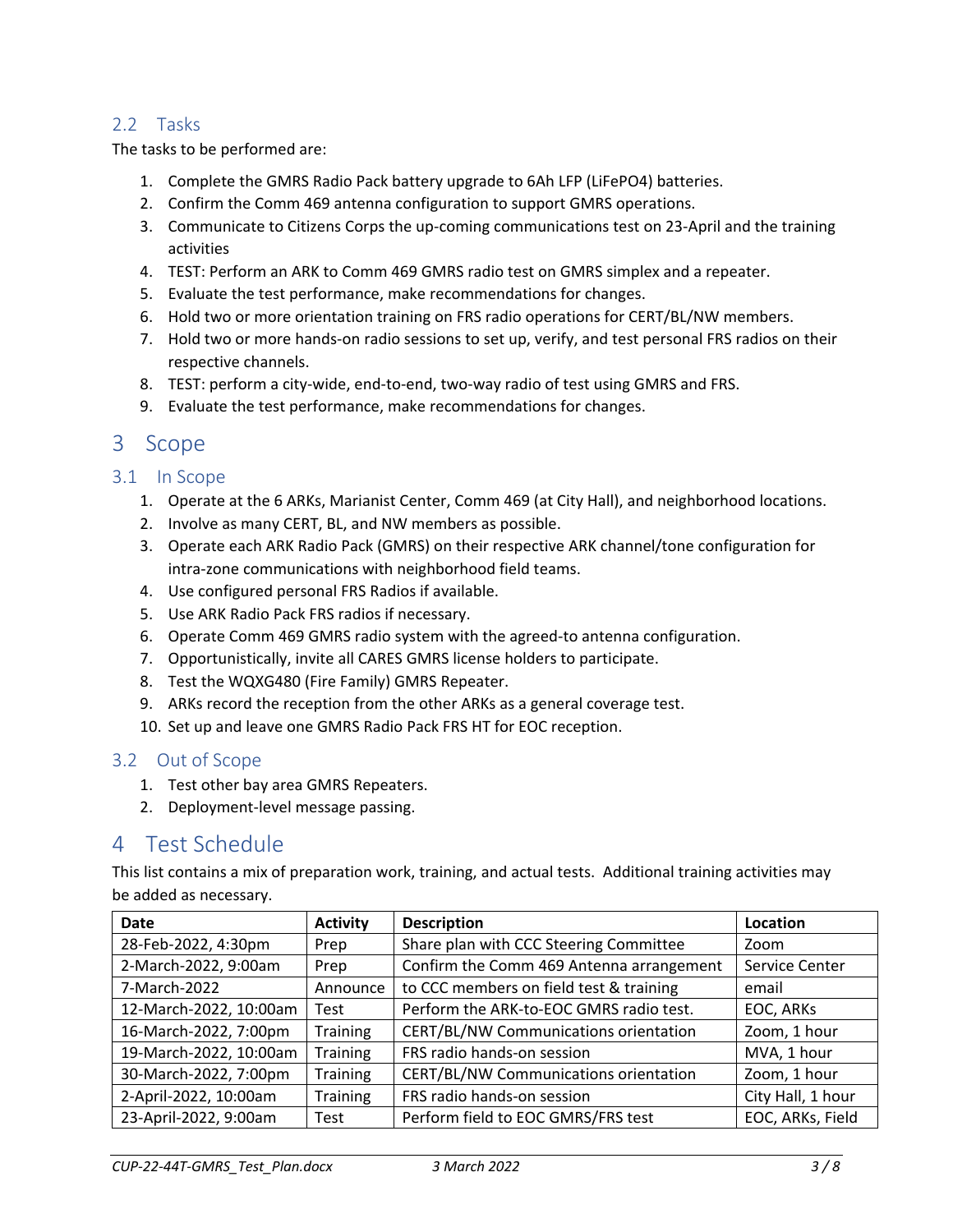# 5 Resources, Roles, and Responsibilities

Resources will include the following:

| <b>Name</b> | <b>Position</b>                       |
|-------------|---------------------------------------|
| 1.          | Monta Vista ARK                       |
| 2.          | <b>Regnart ARK</b>                    |
| 3.          | <b>Garden Gate ARK</b>                |
| 4.          | Lawson ARK                            |
| 5.          | DeAnza ARK                            |
| 6.          | Creekside ARK                         |
| 7.          | <b>OEM Trailer</b>                    |
| 8.          | <b>Marianist Center</b>               |
| 9.          | Comm 469 Operator                     |
| 10.         | <b>Shift Supervisor</b>               |
| 11.         | Comm 469 test coordination NCO (TAC3) |
| 12.         | Comm 469 GMRS Net Control             |

#### **Test 1: 12‐March‐2022, ARK to Comm 469 GMRS radio test**

#### **Test 2: 23‐April‐2022, city‐wide, end‐to‐end, two‐way radio test**

| <b>Name</b> | <b>Position</b>                       |
|-------------|---------------------------------------|
| 1.          | Monta Vista ARK                       |
| 2.          | <b>Regnart ARK</b>                    |
| 3.          | Garden Gate ARK                       |
| 4.          | Lawson ARK                            |
| 5.          | DeAnza ARK                            |
| 6.          | Creekside ARK                         |
| 7.          | <b>Marianist Center</b>               |
| 8.          | Comm 469 Operator                     |
| 9.          | <b>Shift Supervisor</b>               |
| 10.         | Comm 469 test coordination NCO (TAC3) |
| 11.         | Comm 469 GMRS Net Control             |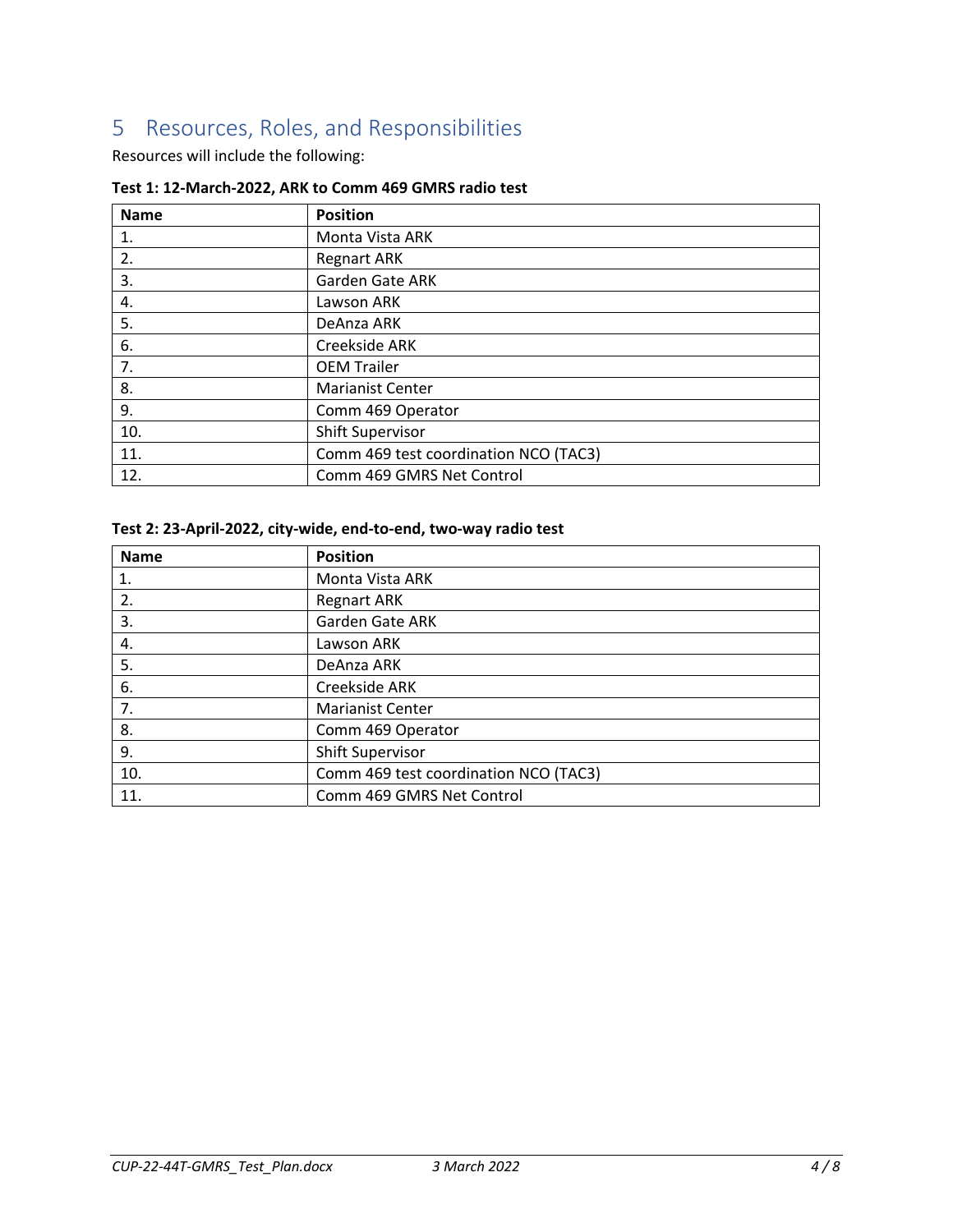# 6 Training Activity

#### 6.1 Communications orientation

- 1. WHO: CERT, Block Leaders, Neighborhood Watch, Organized Neighborhoods.
- 2. WHEN: Two or more **Zoom** sessions so we can get as many CERT members involved as possible.
- 3. PURPOSE: Introduction or refresher on *Field Communications (with FRS)*.
	- a. use the CERT Field Communications Handbook.
		- b. Radio channels and tones
		- c. Communications Basics
		- d. Operating on the CERT radio net
		- e. Passing Messages
		- f. Radio Overview

#### 6.2 Hands‐on Radio Workshop

- 1. WHO: CERT, Block Leaders, Neighborhood Watch, Organized Neighborhoods.
- 2. WHEN: Two or more **face to face** sessions:
	- a. Monta Vista ARK
	- b. Cupertino City Hall
- 3. PURPOSE: Help field responders confirm their personal radios are configured correctly.
	- a. use the CERT Field Communications Handbook.
	- b. Check that radio channels and tones are set correctly
	- c. Demonstrate basic radio operations (PTT, speaking, field use)
	- d. Perform a radio check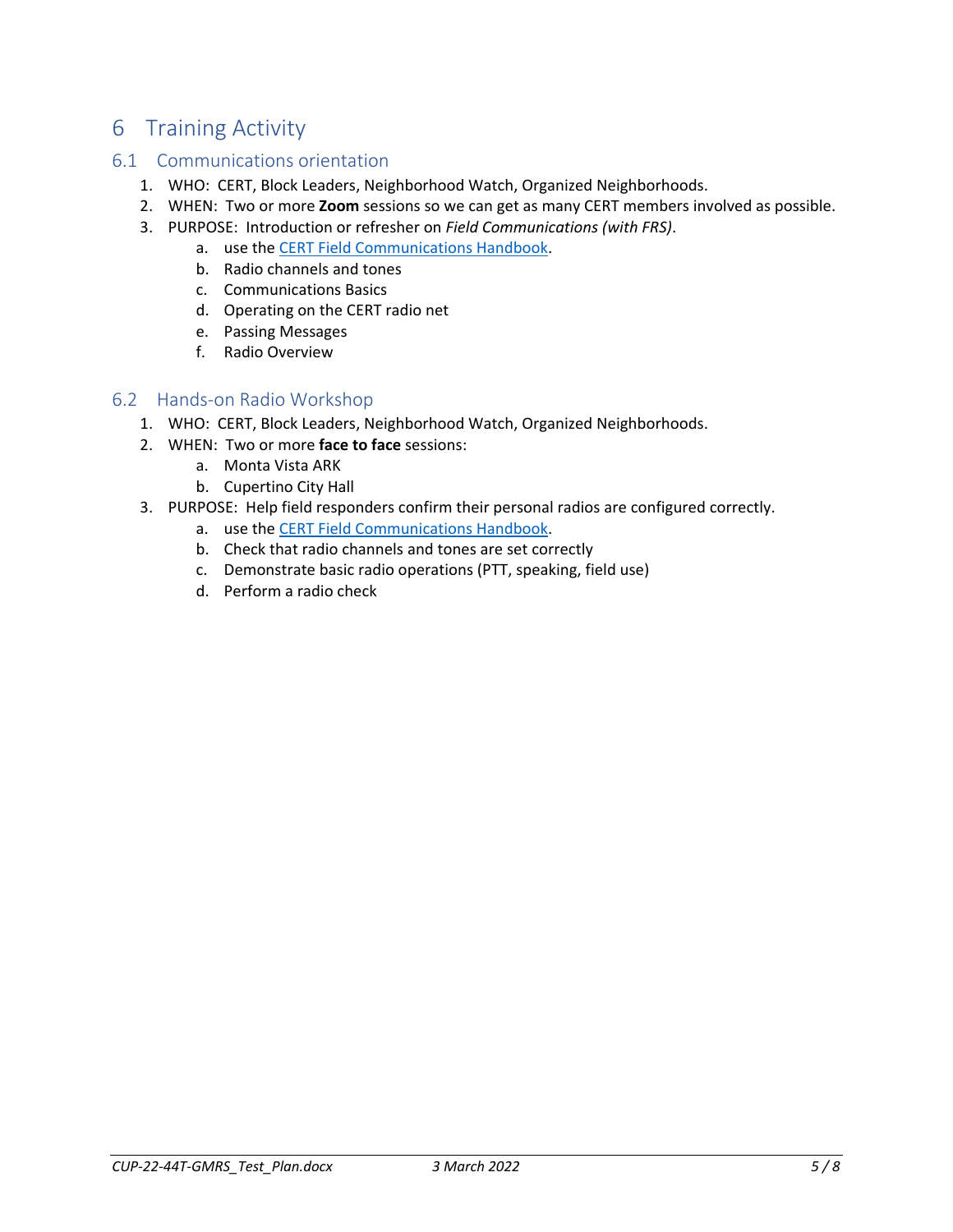# 7 Test Activity

#### 7.1 ARK‐to‐EOC Basic GMRS Test

- 1. Before the test:
	- a. All GMRS Radio Pack holders should confirm that pack battery is charged.
	- b. If you want a radio test prior to this day, please let Steve or Jim know.
- 2. Schedule:
	- a. Test Date: Saturday, 12‐Mar‐2022
	- b. Test Setup: 9:30am
	- c. Test Run: 10:00am.
	- d. Test Complete: 10:30am
- 3. Comm 469 set up at City Hall. This includes:
	- a. Retrieve Comm 469, drive to City Hall
	- b. General Comm 469 setup, including install GMRS Antenna on mast position A8.
	- c. Mast raised to full height.
	- d. Set up GMRS Radio; connect antenna, power on.
- 4. All GMRS Radio Pack holders respond to their respective ARKs and set up. This includes:
	- a. Open the ARK
	- b. Pull out a table, chair(s)
	- c. Attach mag mount antenna on the ARK roof (all by Monta Vista)
	- d. Set up the GMRS Radio Pack
	- e. Start on CH 7 / Tone 27.
- 5. Establish the CARES Net Control open net at Comm 469; coordinates any test issues on TAC3 W6TDM; should be nothing to do if it all works as planned.
- 6. Establish the GMRS Net Control (NCO) directed net at Comm 469.
- 7. GMRS NCO runs the test as follows:
	- a. All stations start on GMRS Channel 7 / Tone 27
	- b. GMRS NCO calls each Zone and ARK Name. Stations respond with their Ark Name, GMRS Call sign, and signal report. Reports would be something like: Loud and Clear, Loud and Scratchy, weak and scratchy, etc.
	- c. GMRS NCO calls for any other stations on the channel.
	- d. Once complete, GMRS NCO directs all stations to move to Channel 20R / Tone 31.
	- e. GMRS NCO calls each Zone and ARK Name. Stations respond with their Ark Name, GMRS Call sign, and signal report.
	- f. When done, the test is complete.
- 8. For any problems, contact C469 on CARES TAC3, or by cell phone.
- 9. The test should take no more than 30 minutes.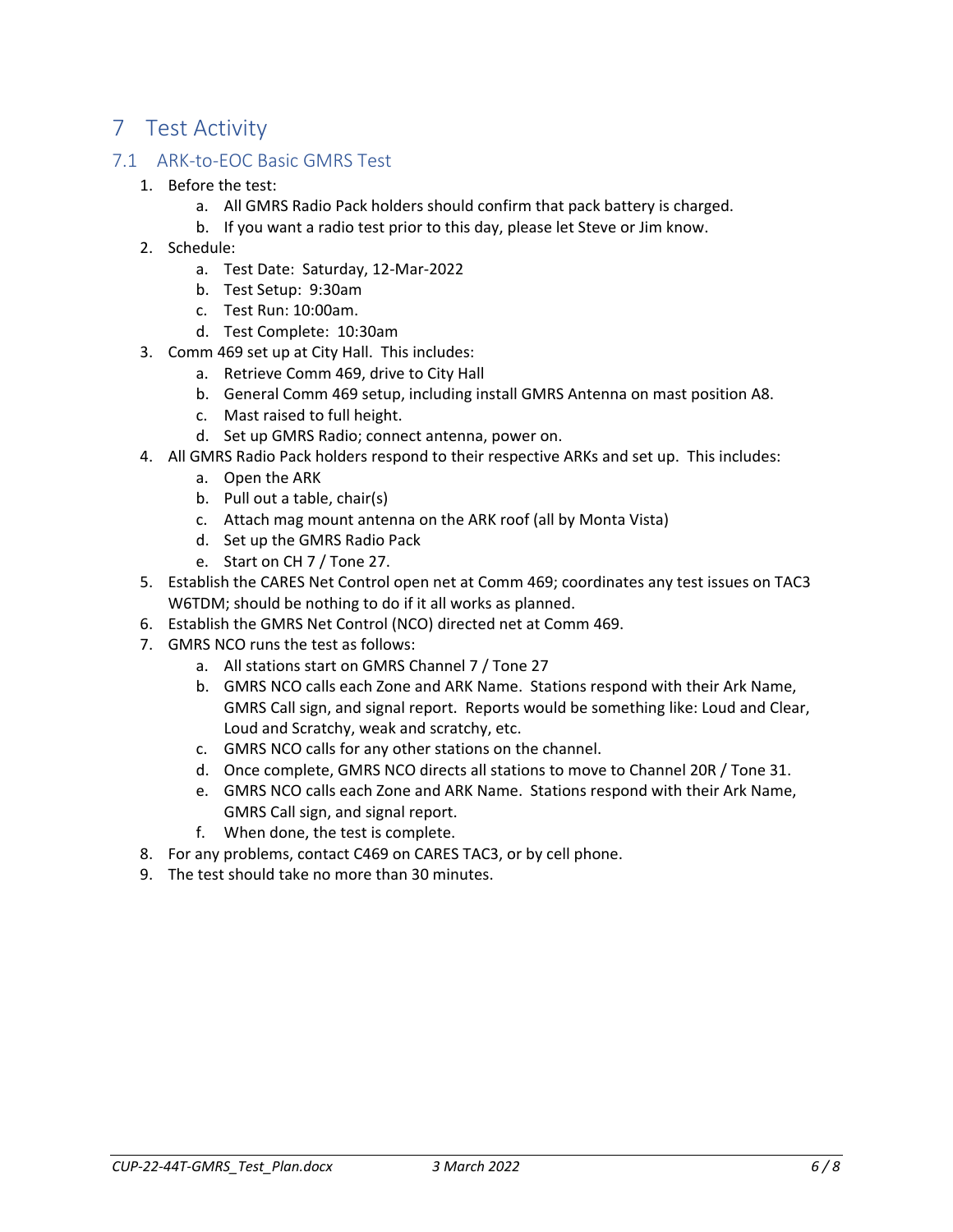#### 7.2 Field to EOC GMRS/FRS Test

- 1. Before the test:
	- a. All GMRS Radio Pack holders should confirm that pack battery is charged. If you want a radio test prior to this day, please let Steve or Jim know.
	- b. CERT/BL/NW FRS radio holders have been trained and their radios' configurations confirmed.
- 2. Schedule:
	- a. Test Date: Saturday, 23‐Apr‐2022
	- b. Test Setup: 9:15am
	- c. Test Run: 10:00am.
	- d. Test Complete: 11:00am
- 3. Comm 469 set up at City Hall. This includes:
	- a. Retrieve Comm 469, drive to City Hall
	- b. General Comm 469 setup, including install GMRS Antenna on mast position A8.
	- c. Mast raised to full height.
	- d. Set up GMRS Radio; connect antenna, power on.
- 4. All GMRS Radio Pack holders respond to their respective ARKs and set up. This includes:
	- a. Open the ARK
	- b. Pull out a table, chair(s)
	- c. Attach mag mount antenna on the ARK roof (all by Monta Vista)
	- d. Set up the GMRS Radio Pack
	- e. Start on CH7 / Tone 27.
- 5. All CERT/BL/NW neighborhood field teams verify their radios are set to the correct ARK Channel and Tone setting
- 6. Establish the CARES Net Control open net at Comm 469; coordinates any test issues on TAC3 W6TDM; should be nothing to do if it all works as planned.
- 7. Establish the GMRS Net Control (NCO) directed net at Comm 469.
- 8. 9:45am: GMRS NCO performs a roll call on GMRS CH7 / Tone 27 of all ARK stations (makes sure they are all present). Answer any last‐minute questions on what to do.
- 9. 10:00am: ARK Net Control switches to their respective ARK Channel / Tone. They announce they will take check‐ins. Include:
	- a. the number of CERT members present,
	- b. the number of houses on their street (or something similar, keep it simple)
- 10. CERT members check in, pass the requested information.
- 11. 10:25am: ARK Net Control asks field operators to stand by.
- 12. ARK Net Control prepares to pass this information to the EOC:
	- a. Cumulative total number of field stations that checked in.
	- b. Cumulative total number of CERT members present.
	- c. Cumulative total number of houses on their street.
- 13. At 10:30am, ARK Net Control switches back to GMRS CH7/T27.
- 14. GMRS Net Control calls each ARK, takes reports on # of field responders who checked in, and the roll‐up report
- 15. EOC sends a message to the ARKs with a specific message for the field. ARKs confirm receipt.
- 16. ARK Net Controls send message to their respective field operators.
- 17. By 11:00am, test is complete.
- 18. Anything else?